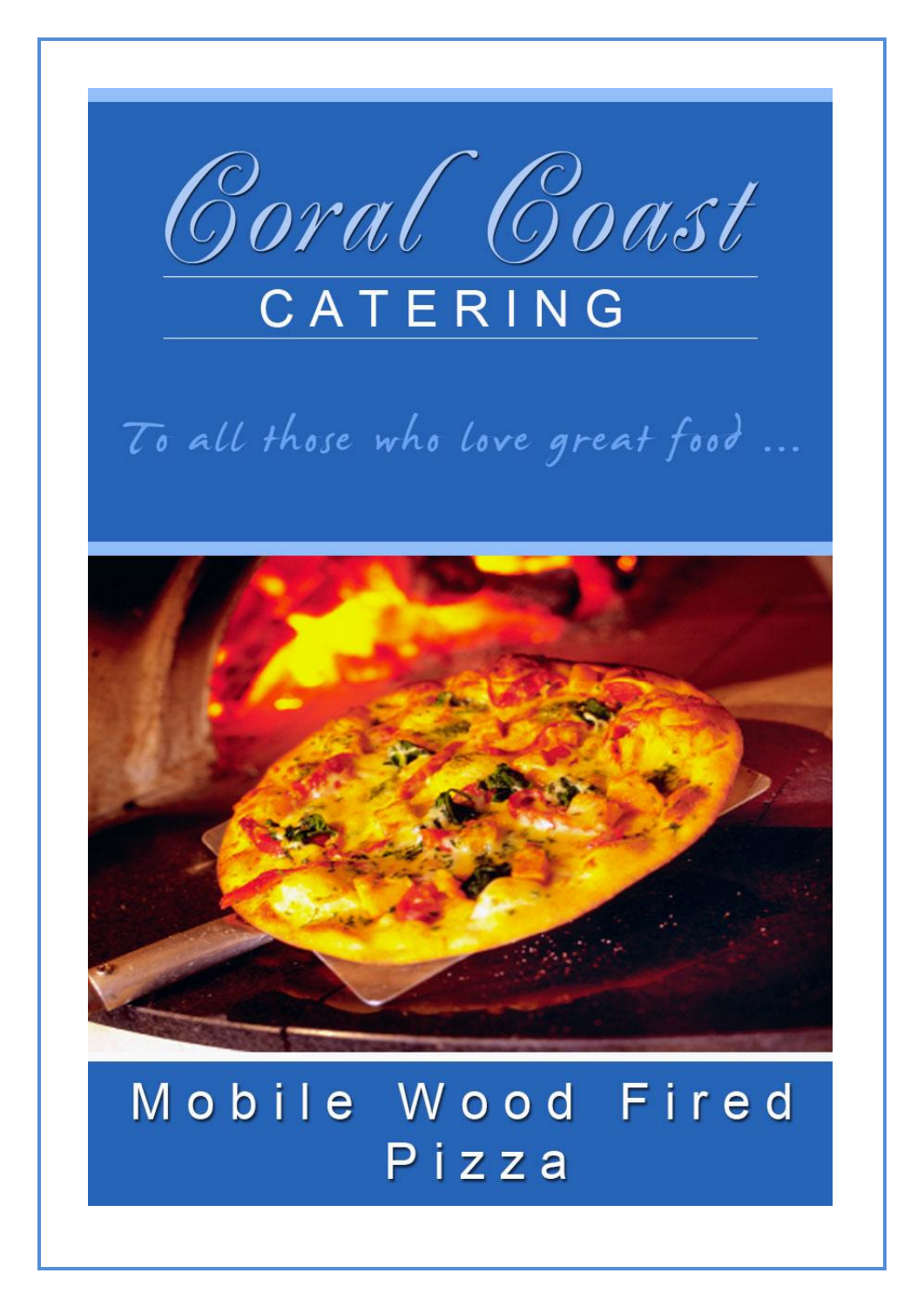

## *Mobile Wood Fired Pizza*

At Coral Coast we are committed to using fresh and in season produce that is grown and sourced locally. All of our pizzas and breads are ten inch bases that weigh around 180 grams. Our staff are highly trained, committed individuals who take pride in their work. As we are a small business our focus is on providing a unique customised and superior service at an affordable price.

In order for us to set up our mobile pizza oven there are a few **compulsory requirements** that must be met in order to ensure quality and safety of service:-

- Flat ground estimated 4m x 4m square
- Access to back up a trailer.
- We will need 2 hours prior to function commencement to set up the pizza oven. This ensures that the oven is functioning efficiently and at the correct temperature for optimum wood fire pizza results.
- 10% deposit to secure booking, and the balance paid the week prior to your function.

#### *Additional Information and optional requirements*

- Power and water access would be great if it is possible.
- All pizza packages are charged per person and not per pizza.
- Minimum 50 guests. We serve approximately 10% more pizzas than you have guests.
- A mobilisation fee that includes transportation and equipment hire will apply and will depend on the number of guests and party location.
- 1 to 2 hours of pizza service with chef included. There may be a charge for a chefs assistant for functions of up to 100 guests.
- Service is to where guests are gathered and includes napkins, you can supply plates or we can hire them to you at a minimal charge.
- If you require wait staff service we can provide staff at a cost of \$49 per hour each.
- Children aged 5-10 eat half price and children under 5 eat free
- We are happy to cater to your individual function needs. Please advise of any additional requirements when you contact us.
- If you require salads to compliment your wood fire pizza please refer to our salad menu.

## **Pizza party pricing**

*50 to 75 guests*

## **\$26.90 per person inc GST**

*75 to 90 guests*

## **\$24.90 per person inc GST**

*90 guests and above* **\$22.90 per person inc GST**



**-**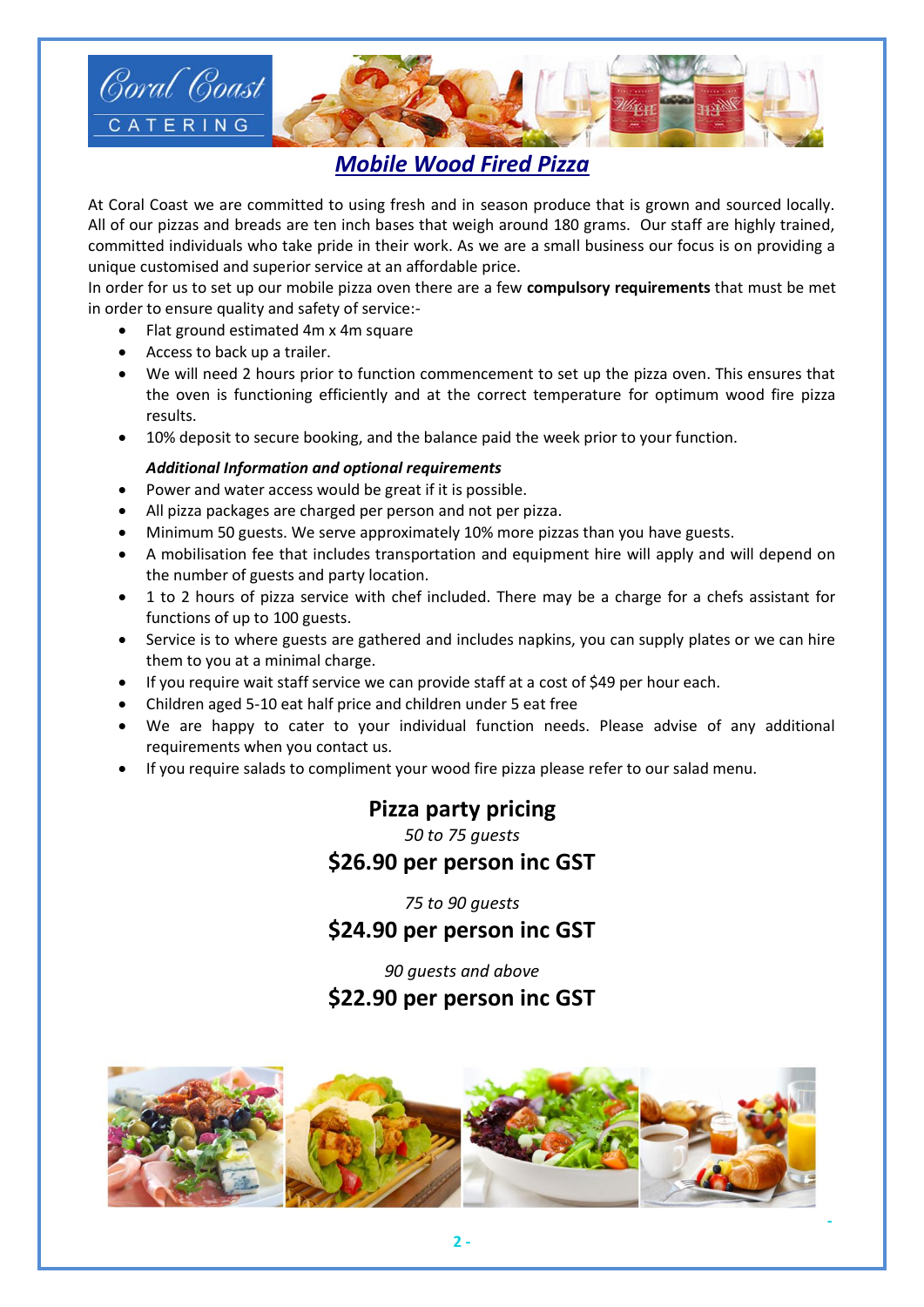

### **Pizzas and Breads Menu**

### **(ALL pizza's and breads are 10 inch)**

Choice of two Pizza breads three deluxe pizzas and three gourmet pizzas of your choice.

#### **Pizza Breads**

**Garlic Pizza bread** served with mozzarella cheese, grated parmesan and fresh herbs **Basil pesto Pizza bread** served with mozzarella cheese, grated parmesan and fresh herbs **Olive and rosemary Pizza bread** served with mozzarella cheese, grated parmesan and fresh herbs **Anchovy and Garlic pizza bread** served with mozzarella cheese, grated parmesan and fresh herbs **Roma Tomato Garlic pizza bread** served with mozzarella cheese, grated parmesan, sliced roma tomato and basil pesto

#### **Deluxe Pizza's**

**Margarita** served with Napolitano sauce, Mozzarella cheese, and fresh basil pesto over the top when finished cooking

**Tropical Pizza** served with Napolitano sauce, Mozzarella cheese Borgo shredded ham and diced pine apple finish with grated parmesan, fresh herbs

**Pepperoni Pizza** served with Napolitano sauce, sliced mild pepperoni, Bocconcini cheese and dash of chilli, fresh herbs and mozzarella cheese

**Italia Pizza** served with Napolitana sauce, mozzarella cheese, baby spinach, thinly sliced prosciutto, Fresh bocconcini and finished with grated parmesan cheese and Italian herbs

**Capricciosa** served with Napolitano sauce, mozzarella cheese, shredded borgo ham, sliced mushrooms, olives, anchovies and finished with grated parmesan cheese and herbs

**Barbeque chicken pizza** served with Napolitano sauce, mozzarella cheese, sliced chicken, Onion and barbeque sauce and finished with grated parmesan and fresh herbs

**Roma Pizza** served with Napolitano sauce, mozzarella cheese, sliced mushrooms, olives, tomato, capsicum and feta cheese and finished with grated parmesan and fresh herbs



**-**